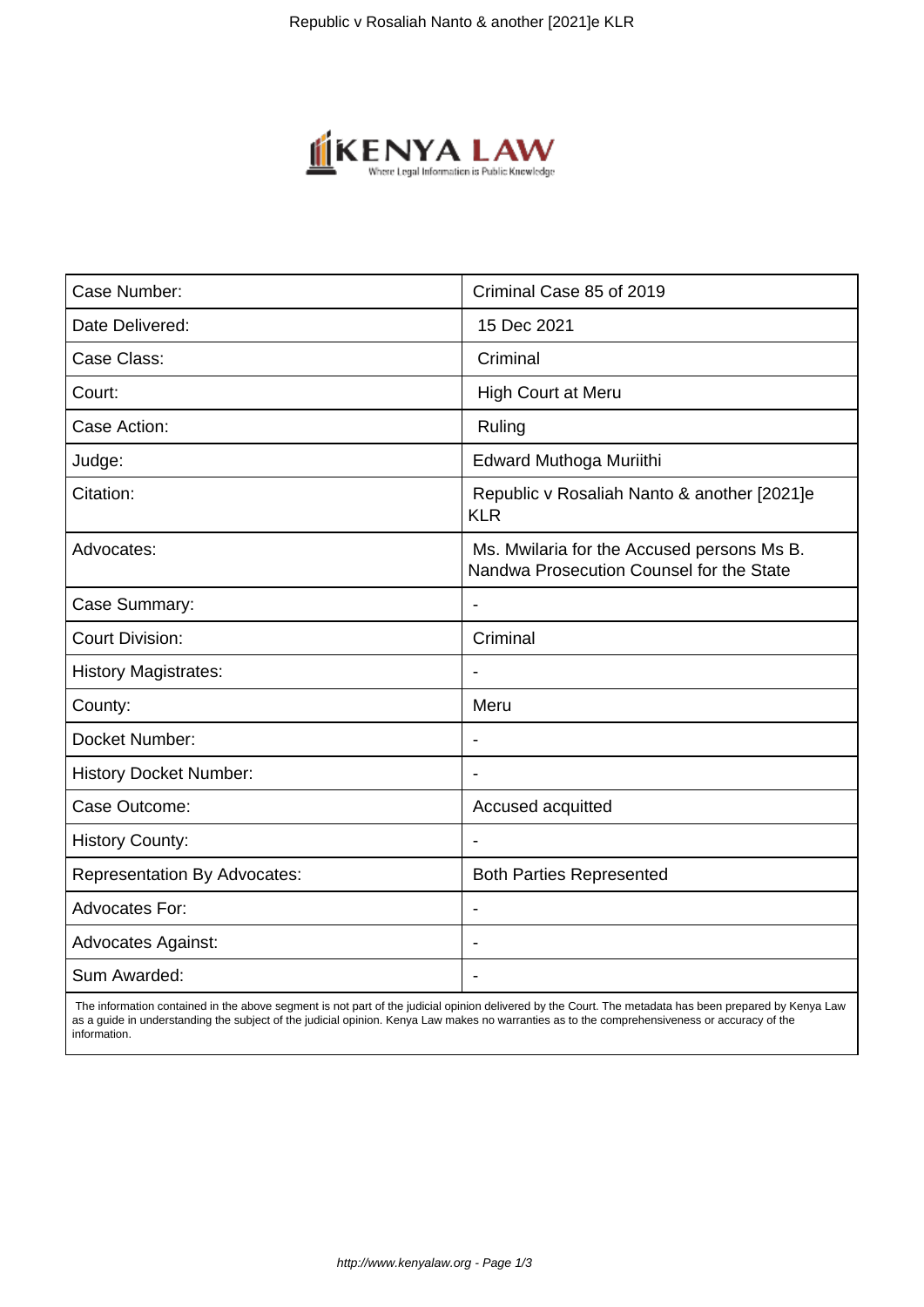#### **REPUBLIC OF KENYA**

#### **IN THE HIGH COURT OF KENYA**

### **AT MERU**

#### **CRIMINAL CASE NO. 85 OF 2019**

**REPUBLIC..............................................................................................................................PROSECUTION**

#### **VERSUS**

**JANE MWENDWA.............................................................................................................2ND ACCUSED**

## **RULING ON CASE TO ANSWER**

1. The accused are jointly charged with the offence of murder contrary to Section 203 as read with Section 204 of the Penal Code. The particulars of the offence were that they *"on the 3rd day of November 2019 at Kithara village, Munithu sublocation, Ngiine location, Miriga Mieru East Division Imenti North sub-county within Meru County jointly murdered SAMUEL MUTUA MUGAMBI.*" The accused persons pleaded not guilty to the charge and the matter proceeded to trial, the prosecution calling 7 witnesses to prove the charge.

2. The court has considered as required under section 306 of the Criminal Procedure Code whether there is the evidence that the accused persons or any of the accused persons committed the offence. At this stage, the court considers the prosecution evidence to establish whether a *prima facie* case exists, which as held in *Ramanlal T. Bhatt v. R (1957)* EA 332, 335 is *"one on which a reasonable tribunal properly directing its mind to the law and the evidence could convict if no explanation is offered by the defence."*

3. Where the court has considered that there is **not** established *a prima facie* case, the accused is entitled to an acquittal, see *Murimi v. R* (1967) EA 542 and *Wachira v. R* (1975) EA 262, and the Court is required to give full reasons for the decision but not so where the court finds that a *prima facie* case has been established as held in *Kibera Karimi v. R* (1979) KLR 36 (Trevelyan & Todd JJ) so as not to prejudice the fair trial of the case by giving the impression that the court has already made up its mind without hearing the defence. See also *Festo Wandera Mukando v. R* (1976 – 80) KLR 1626 and *Antony Njue Njeru v. R,* Nairobi C.A. Cr. Appeal No. 77 of 2006 (2006) eKLR.

4. However, for the same reason, not to prejudice the fair trial of the other accused person(s) in cases of multiple accused, the court does not exhaustively discuss the merits of the case(s) against the accused who may be acquitted for want of *prima facie* case at the close of the evidence for the prosecution. The case against the accused who is acquitted at the close of evidence for the prosecution shall be discussed in the full judgment at the end of the trial.

5. Having considered the prosecution evidence against the ingredients of the offence of murder on the alleged involvement of the accused persons in the offence, the court finds that as regards the  $2<sup>nd</sup>$  accused, in the words of section 306(1) of the Criminal Procedure Code, there is the evidence that the accused person committed the offence.

6. As regards the 1st accused, the court does not find that a *prima facie* case for the offence of murder c/s 203 as read with 204 of the Penal Code has been established, and a finding of not guilty is entered on the said accused person pursuant to section 306 (1) of the Criminal Procedure Code.

#### **ORDERS**